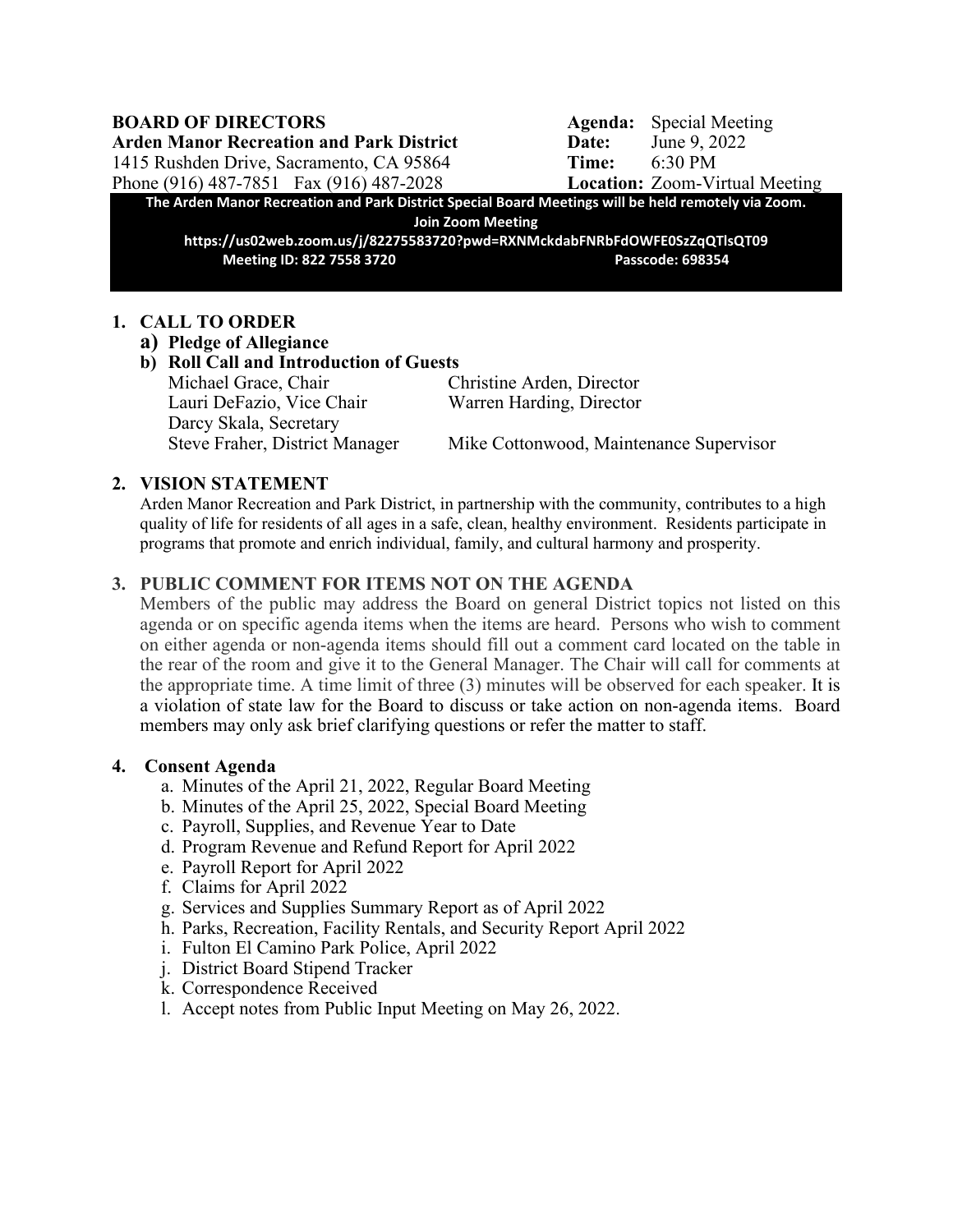#### **5. Old Business**

- a. **Resolution 2021/22-12** Adopt a CEQA Notice of Exemption for the Prop 68 Per Capita Funds Project-the Jonas Larkspur Park tennis court renovation to Pickle Ball Courts
- b. Receive a copy of the Draft Preliminary FY 22-23 Budget along with the Budget Committee's report

#### **6. New Business**

a. Consider and provide direction to staff on the consideration of selling Cell Tower lease rights to a third party. The District has received word from Verizon that the existing monthly rate will be reduced to \$1,000.00/month effective in August 2022.

b. Consider and approve the upgrade of District Office phone, internet systems, along with an upgrade to the existing Microsoft One Drive feature, and District email system. The cost to install the upgrades is \$3,300.00. The provider of the upgrade is Fast Break Tech a local company the District Manager has used previously. Fast Break Tech will then become the District's I.T. consultant on retainer each to handle issues as they arise. Their discounted rate is \$110.00/hour when purchasing a bundle of ten hours.

c. Receive a report and consider using CalTrust Investment to invest a portion or all the District's Reserve Fund Balance, which will allow for greater ease of access to the funds if/when needed, as compared to the funds being locked down by the County Department of Finance. Provide direction to staff and the Budget Committee on this topic.

d. Consider using Francisco and Associates as the Engineering firm to provide the engineering study and research on the viability of conducting a Special Election for generating additional Capital and Maintenance revenue for the District.

e. Consider staff proposal to replace fencing around the maintenance/pool building to provide for better security of the site and District vehicles. The District, recently experienced the theft of a catalytic converter, and previously has experienced a loss of tools and equipment previously.

#### **7. REPORTS (provided in writing in the Agenda Packet and on-line on the website)**

- a. District Manager
- b. Maintenance Report
- c. Budget Committee
- d. Parks Committee
- e. Personnel Committee
- f. Sacramento Parks Foundation
- g. Directors' Comments